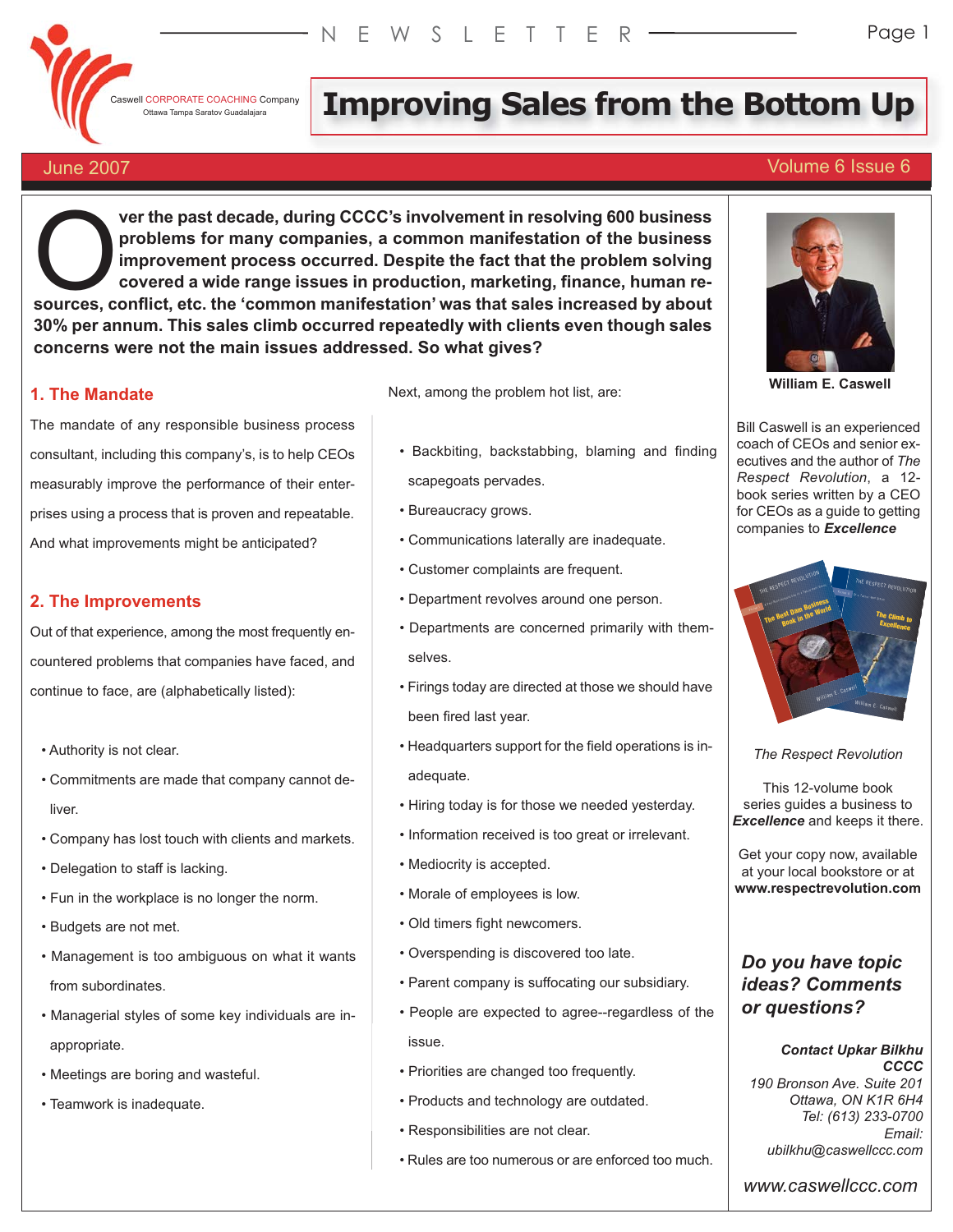- Sales department policies are dictated by Finance department.
- Too much organizing and administering, not enough doing.
- Too much conflict.
- Turnover of employees is high.

In the parade of pain above, only a few issues were allied to sales and marketing. That is, the majority of difficulties listed above lie outside of the sales and marketing domain.

## **3. Identify Some Ways to Help Your Enterprise Improve**

Perhaps if you identify some of the items on the list above as occurring within your company, you could use that as a take-off point for helping your company start on its path to improvement and for making the main point or the hypothesis of this paper – namely a means to improve your sales. Just tick the relevant areas for you. If you wish to make the task more realistic, add the names of other issues that your company has that are not on the lists above.

However, in this paper, we will continue assuming typical problem distribution for the type of companies we have worked with.

#### **4. Keep It Simple**

All organizations have the four primary functional areas of:

- a. *Sales* (and marketing): connecting to the clients your company serves
- b. *Production*: producing whatever your mandate asks you to provide
- c. *Financial*: counting and distributing money in and money out
- d. *People Handling*: looking after the people who comprise the organization.

No company, no organization, not even government can avoid activities within these four primary functions. In government, 'sales and marketing' clients would be the other departments or perhaps the public; they must be made aware of the program or service offered (marketing) and you must get their commitment to partake (sales) in those services.

#### **5. Help the Company, You Know So Well, Improve**

Now, continuing to use your company as the example to make our point, look at all the 'weaknesses' or issues you have identified above and allocate them to each of the four functional areas, a, b, c or d. In some cases the issue will span more than one of these four and in a few cases, it might span all four of them. Nevertheless, some result will occur. Add up the: a, b, c and d's. Perhaps your outcome might look like:

- 1 a's - 4 b's
- 6 c's
- 2 d.

Every company is unique. Now let's put some numbers to these. It has been our experience that an unresolved problem costs a company, on average, \$50,000 a year. However, let's keep the outcome more conservative in the case of your company, and suggest that each issue will average a cost of \$10,000 per year. (Now, if you believe that \$10,000 is an overstatement for your organization use \$1000.) Using the \$10,000 example above we will end up with:

| -a: $1 \times $10,000$ |     | \$10,000  |
|------------------------|-----|-----------|
| $-b: 4 \times $10,000$ | $=$ | \$40,000  |
| $-c: 6 \times $10,000$ | =   | \$60,000  |
| $-e: 2 \times $10,000$ | =   | \$20,000  |
|                        |     | \$130,000 |

So we can now anticipate improvements in this example of \$130,000 per year in the situation above.

#### **6. A Practical Example**

Experience shows over this past decade that the typical company has a backlog of issues in the ratio of one to two problems per employee; for a 100-person company that would be 100 to 200 issues to deal with. Although most companies think they have only a few issues, the unpleasant reality comes forward when a thorough analysis has been completed. Fortunately, the real magnitude of the work before the team quickly sinks in and they anxiously roll up their sleeves to get on with the task.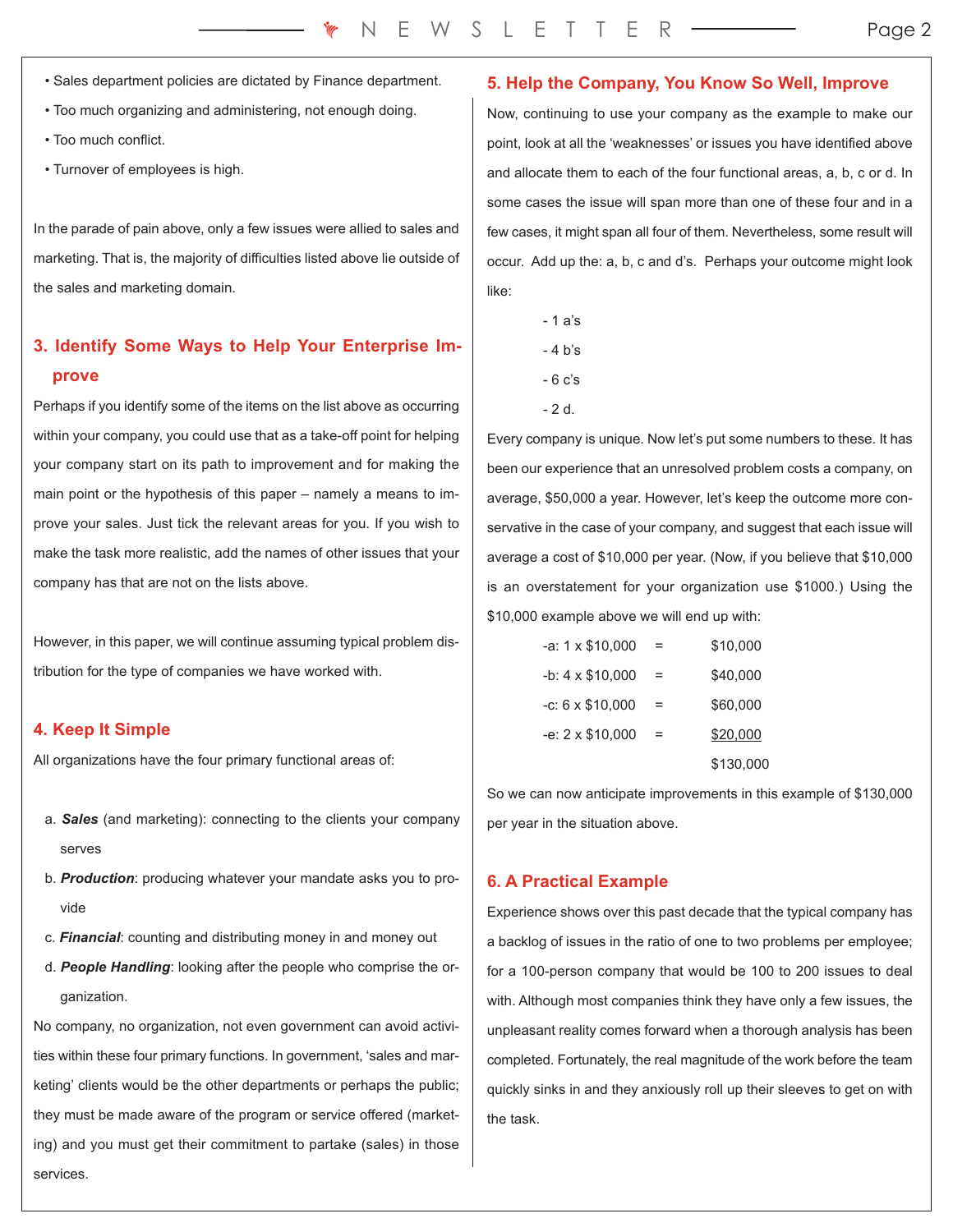Let us shift to a graphic format so we can see what is happening. The four primary functions can be each represented by a box.

| Sales<br>(and<br>marketing) | Production | Finance<br>$\tan\theta$ Admin) | People<br>Handling |
|-----------------------------|------------|--------------------------------|--------------------|
|-----------------------------|------------|--------------------------------|--------------------|

Now it is unlikely that all four domains are of equal importance in a company. The typical budget distribution might be as follows: 15% Finance, 15% People Handing, 20% Sales and 50% Production<sup>1</sup>, represented by the sketch below.

To make those real, imagine that your company has an annual budget of \$10,000,000 (in fact your should insert your own company's numbers in here). The size of each group's budget would be \$1,500,000 (Finance), \$1,500,000 (People Handling), \$2,000,000 (Sales) and \$5,000,000 (Production), which would show proportionally in the sketch at the end of this paper.

#### **7. Problem Alignment**

There is a problem alignment cause-and-effect chain shown in a sketch below: Problem 1 could be a root cause, problem 2 a symptom of that root cause and problem 3 a manifestation of it<sup>2</sup>. For example, the issue of "turnover of employees is high" could be a manifestation (3) of a deep issue although everyone sees and thinks "turnover" is the problem. The symptom (2) might be a high rate of employee absenteeism and continual infighting. The operational root cause (1) might be the intolerable attitude or mood of a key manager. That is, there is a domino effect in not only causes of problems but in resolving them. If the dysfunctional key manager is dealt with (1), problems 2 and 3 might disappear on their own.

Fortunately the story gets better. The problem in department A often affects department B, even though department B has not identified the issue or its cause. It is almost as if an invisible hand by correcting one issue in the shipping department reaches out to assist the marketing and sales department because improved shipping practices lead to happier customers. That is, every time a single problem is resolved it not only affects its own causality chain it benefits other parts of the

company as well. This happens time and again<sup>3</sup>. (Perhaps it can be likened to the human body. Fix the pain in the finger and not only does the digit feel better but the headache also disappears.)



#### **8. Getting Results**

With problems allocated to the four primary functional areas in our typical company, and realizing an improvement of \$10,000 or \$50,000 per problem, we would end up with huge savings in the respective functional areas. Therefore we can now reduce the cost of each of the three departments by the problem-solving saving amounts above, so that Finance, People Handling and Production perform the same functions for hundreds of thousands of dollars less.

Obviously if there is a fixed budget and three of the four have been reduced, the fourth segment (Sales) has more budget at its disposal. Hence the chance of more effort being directed towards Sales is increased. The resulting sales budget trend is illustrated in the green portion of the sketch below. This, in fact, accounts for the increased Sales in most companies where problem improvements have been instituted. What are the exact numbers? Well every situation is different and the accuracy of any example can be easily questioned. But what can't be in question is the direction that these problems take us towards reducing costs significantly and those improved costs morphing into the company being able to spend more time on customer attention and sales-related activities.

For a non-profit company, such as a government, where Sales in the traditional definition or method do not exist, the amount of time spent with 'clients' or in 'servicing the needs of clients' will be increased.

Different companies will have different weightings. For example, in a startup company People Handling is more typically at 5% whereas Sales related activities will be dominant at 45%. See reference 1.

<sup>2</sup> Details of this problem alignment chain can be found in reference 2.

Reference 3 shows how problems are systematically removed and the impact of their benefits, measured.